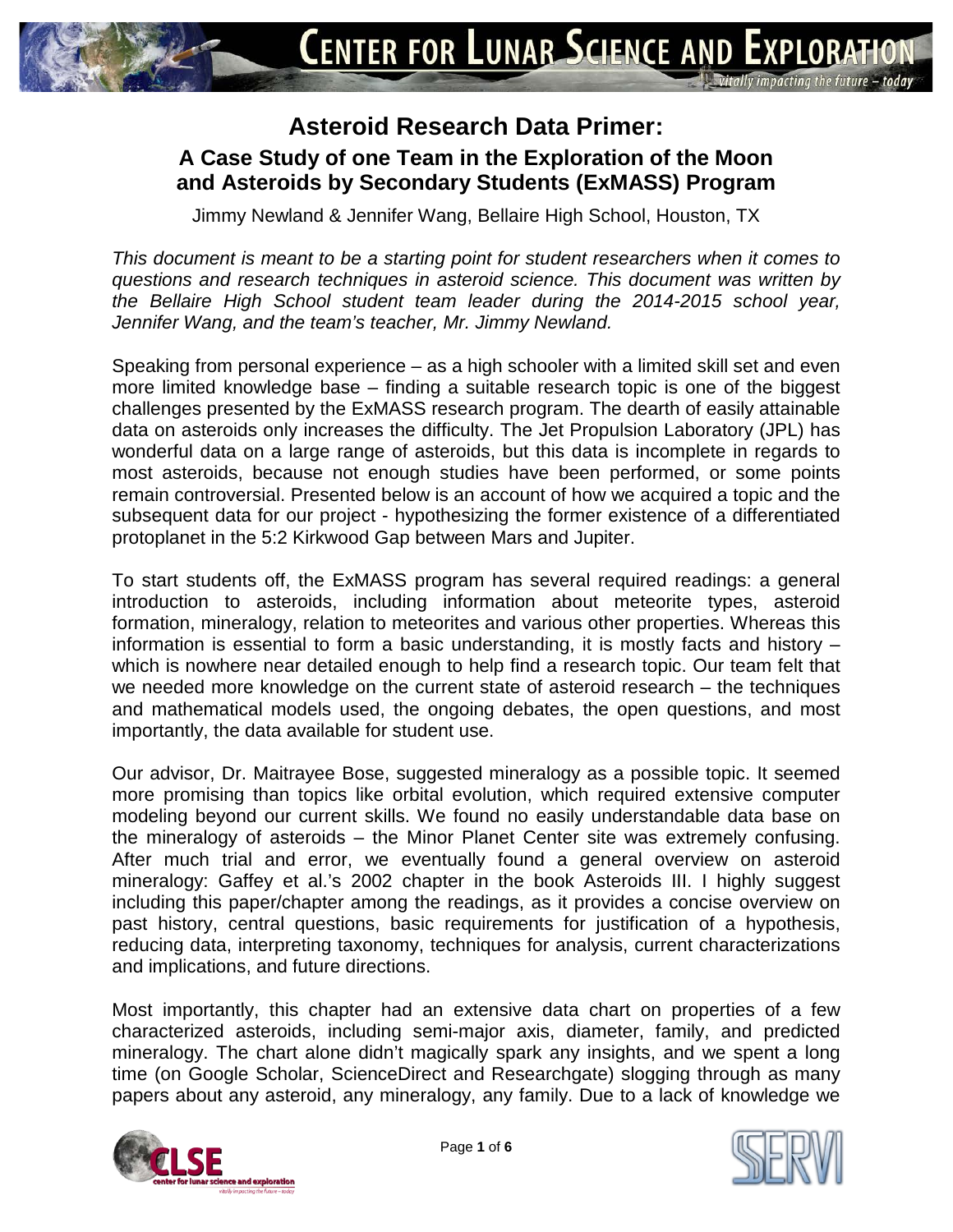often found ourselves looking up about two words in every single sentence. Emotional breakdowns ensued, until one day I came across Fieber et al.'s 2013 paper on plausible parent bodies for a few asteroids in the 3:1 Kirkwood Gap. A single diagram in this paper, showing the expected mineralogy of parent bodies, caught my eye: I noticed that the core, mantle and body of a differentiated parent body corresponded to NiFe, olivine and basaltic mineralogies, or M-, A- and V-type asteroids, respectively. I did not dare to seriously consider this yet, but I thought if one were to find several of these asteroids in the same area, perhaps a hypothesis could be made about the parent body. I immediately went back to the Gaffey chart, and lo and behold, there are several M- and A-type asteroids, all in the 2.6-2.9 AU region. The placement near the 5:2 Kirkwood gap was extremely exciting. Perhaps we could hypothesize about how this parent body was disrupted?

We still needed to find some type of basaltic material corresponding to the crust, but formerly, all V-type asteroids were imagined to be related to 4 Vesta, which was a different parent body far away from the 5:2 Kirkwood Gap. Suddenly I recalled a paper I read around 3 weeks ago, about 1459 Magnya, a V-type asteroid that was hypothesized to NOT originate from Vesta due to orbital distance. I looked up the semimajor axis (~3.14 AU), which was a little far from the original values of around 2.6 to 2.9, but still promising.

But we were far from done.

I had to make sure that this kind of hypothesis was actually reasonable. Imagine my delight when I found a close description of my idea (using M-, A- and V-types to hypothesize about a parent body) from Burbine's (1996) Battered Mantle paper, no less, and also providing an explanation for the dearth of A- and V-type materials due to space weathering.

We needed a more concrete justification than just orbital placement and taxonomy from a paper: I wanted a scientific model to explain and determine mineralogy. Thus I read the Fieber et al. (2013) paper in more detail, and it mentioned the same equations I saw in Gaffey's chapter (2002) – equations relating band center to mineralogy in mafic silicate asteroids, which was exactly what we needed to confirm the composition of Vtype asteroids. A bit more trawling through Google scholar revealed that Reddy (2011) had similar equations for olivine- dominated asteroids – also applicable to A-types. By emailing our advisor Dr. Bose, we confirmed these equations were in fact applicable to our situation; much rejoicing ensued. Another paper by Hardensen (2003) confirmed that the M-type asteroids we chose were metallic and anhydrous, allowing them to be core material.

The most crucial challenge: we needed far more data. We only had around three Mtypes, four A-types, and one V-type that had dubious orbital data. To use the linear calibrations, we needed to find band centers of these asteroids – preferably both Band I and Band II for V-type and at least Band I for A-type (because of absorption features at 0.9 μm and 2.0 μm for pyroxene and 1.0 μm for olivine).



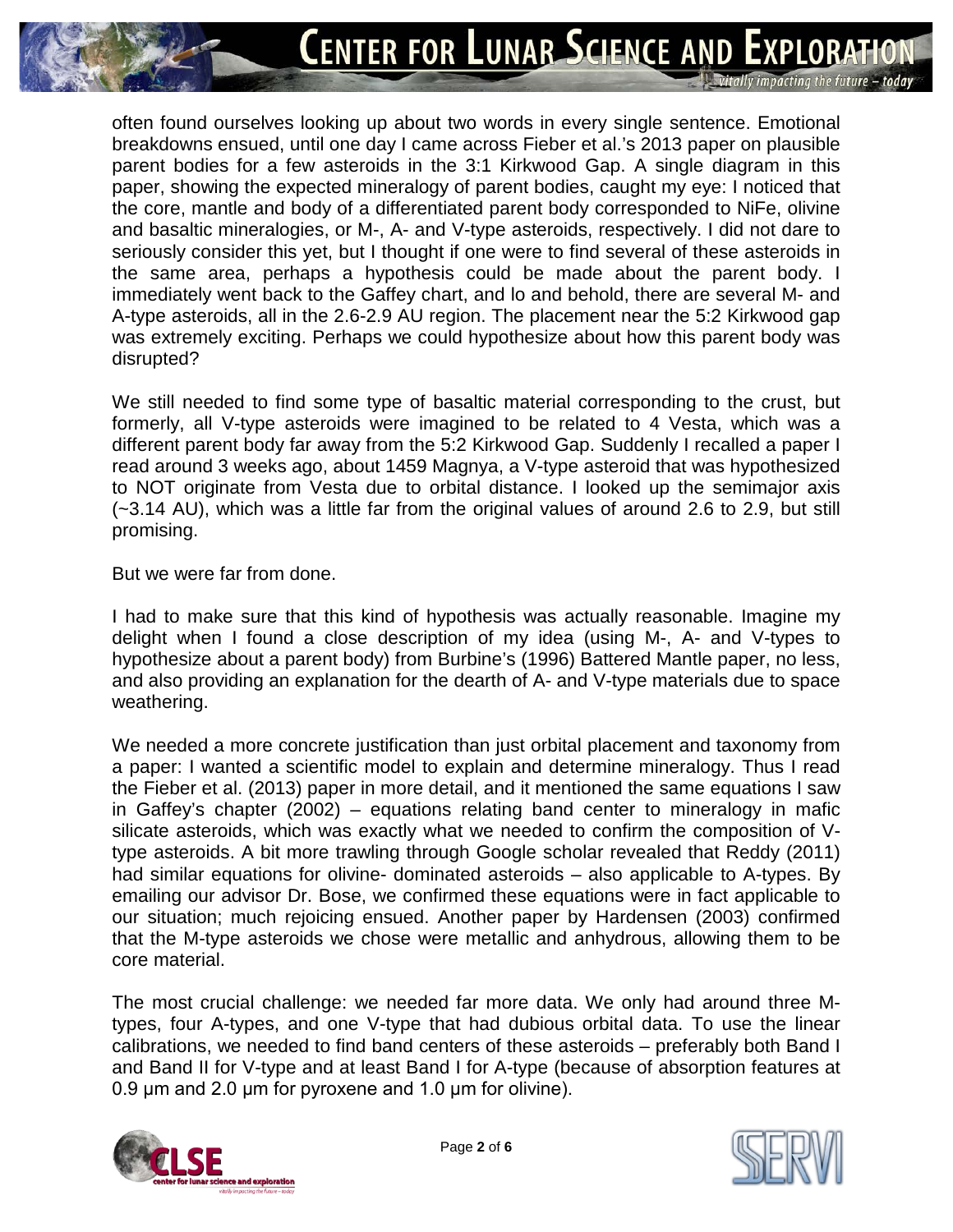This was where we hit a wall of sorts. There isn't the same volume of asteroid data that is available in the lunar research world. There was no easily accessible database providing band center along with semi-major axis. I had to painstakingly find asteroids of the expected taxonomy within the range we proposed (this is where the JPL database proved insufficient – had to find actual research papers like Harderson's (2003) about 1459 Magnya), and search up related research papers in the hope they contained corrected band center data, since we did not know how to do data reduction directly from asteroid spectra. It was a little bit like searching for a needle in a haystack by throwing individual strands out one by one. Eventually, in addition to the Magnya paper, I found Solontoi et al's 2012 survey, Moskovitz's 1991 study about asteroid 10537, Roig's 2007 paper about the relation of asteroids 21238 and 40521 to Vesta, Burbine's (2008) data about Magnya and asteroid 21238, and various other papers to prove the V-type asteroids used were not related to 4 Vesta (Duffard, 2004 and Moskovitz, 2008). The whole process was extremely frustrating and took around one month; we read  $~140$ papers in all. Results were mixed – sometimes we found only one band center (in which case I used Burbine's linear calibrations instead of Gaffey's), sometimes none at all; but by and large, what we found confirmed the mineralogy we expected and we were able to continue our research.

More challenges ensued – how to design our poster, how to phrase an abstract, how to explain the current position of these asteroids using the Grand Tack/Nice Model (which, I might add, we originally got wrong, until having one of the judges point it out and reading a chapter about dynamical evolution of the asteroid belt by Morbidelli et al.). All of these challenges would not have been possible to overcome without the extensive advice and mentorship of Dr. Bose, the supervision of our teacher Mr. Newland, the help of our judges and the program managers, and last but not least, my beloved teammate minions.

Jennifer Wang Bellaire High School, Class of 2016



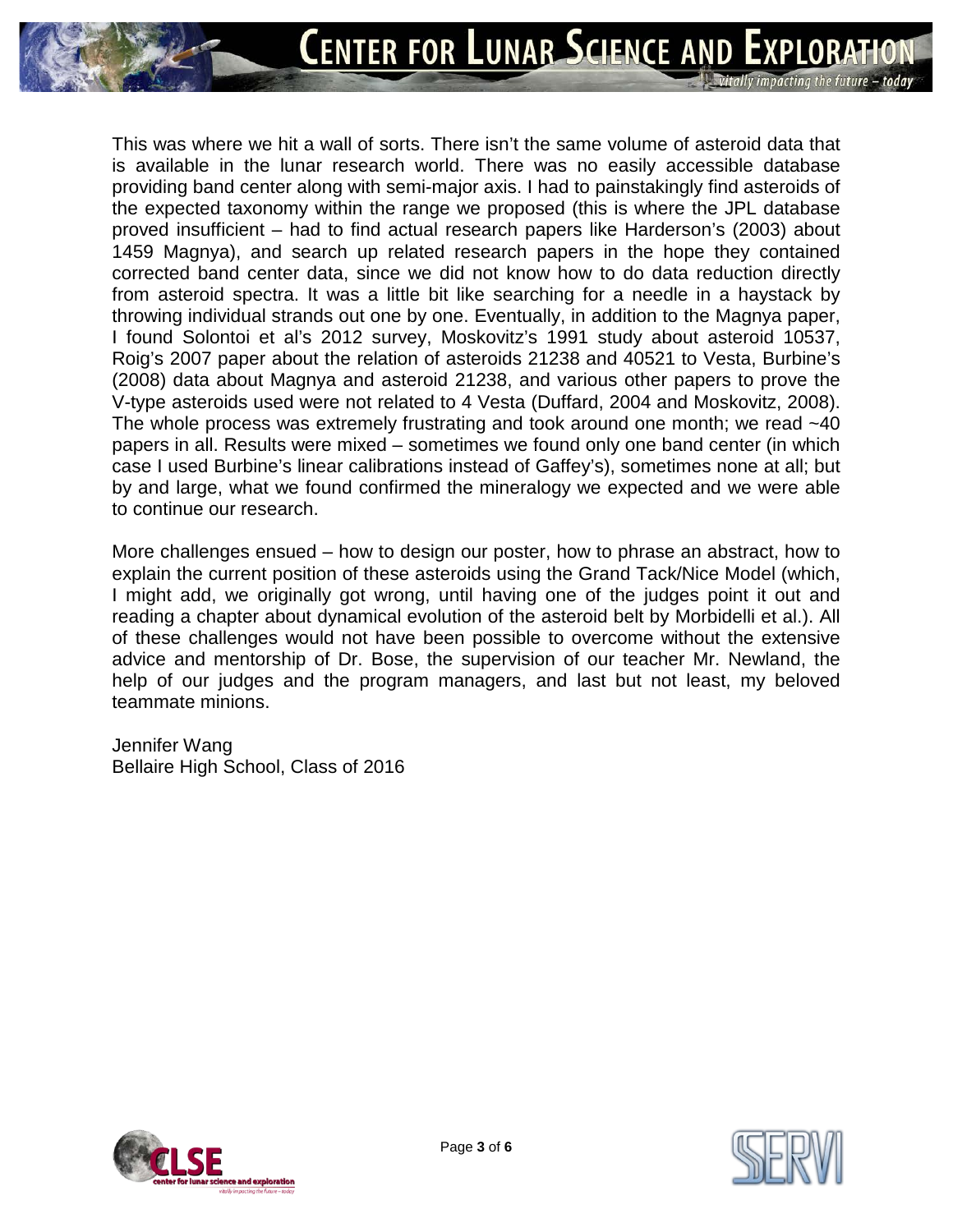## Other Useful Asteroid Data Sources

Asteroid Albedos: <http://sbn.psi.edu/pds/resource/albedo.html>

CALL Asteroid Lightcurve Database: <http://www.minorplanet.info/lightcurvedatabase.html>

IAU Minor Planet Center:<http://www.minorplanetcenter.net/>

NASA Planetary Data System – Small Bodies Node:<http://sbn.pds.nasa.gov/>

SDSS-based Photometric Taxonomy for asteroids: <http://sbn.psi.edu/pds/resource/sdsstax.html>

Sloan Digital Sky Survey - Using SDSS to find asteroids: <http://cas.sdss.org/dr6/en/proj/basic/asteroids/>

Vesta Trek: <http://vestatrek.jpl.nasa.gov/>



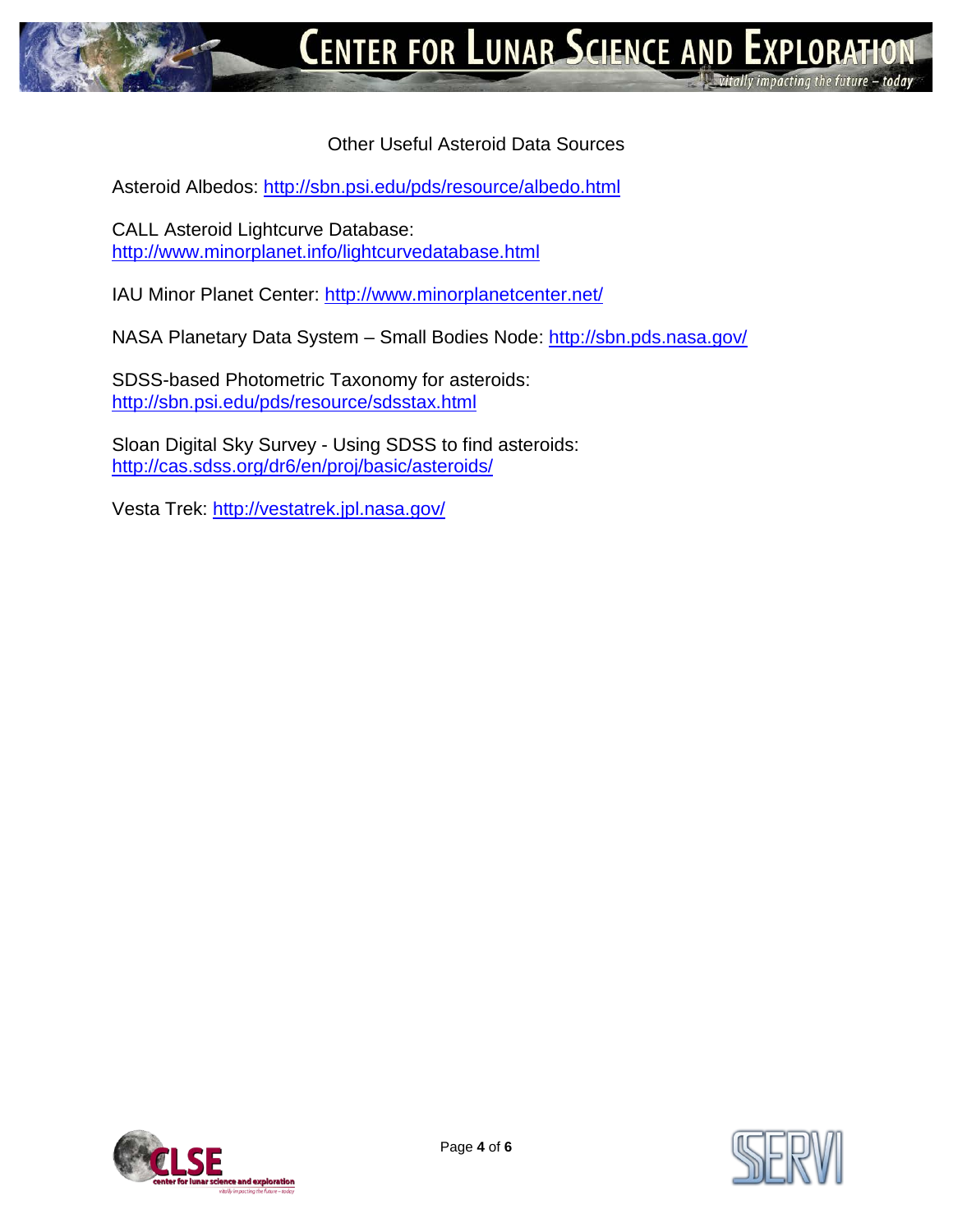## References

## *A more detailed list of references is available upon request; please email*  [exmass@jayfox.net](mailto:exmass@jayfox.net) *for this list.*

Burbine, T., Buchanan, P., & Binzel, R. (2008). THE MINERALOGY OF MIDDLE- AND OUTER-BELT VESTOIDS. Lunar and Planetary Science, XXXIX.

Burbine, T., Buchanan, P., Dolkar, T., & Binzel, R. (2009). Pyroxene mineralogies of near-Earth vestoids. Meteoritics & Planetary Science, 44, 1331-1341.

Duffard, R., Lazzaro, D., Licandro, J., Sanctis, M., Capria, M., & Carvano, J. (2004). Mineralogical characterization of some basaltic asteroids in the neighborhood of (4) Vesta: First results. Icarus, 171, 120-132.

Fieber, S., Gaffey, M. ( 2013). Near-infrared spectroscopy of 3:1 Kirkwood Gap asteroids II: Probable and plausible parent bodies; primitive and differentiated. Icarus 229 (2014) 99–108

Gaffey, M., Cloutis, E., Kelly, M., & Reed, K. (2002). Mineralogy of Asteroids. Asteroids, III.

Gaffey, M.J., 1997. Surface lithologic heterogeneity of Asteroid 4 Vesta. Icarus 127, 130–157.

JPL Small-Body Database Browser. (n.d.). Retrieved from http://ssd.jpl.nasa.gov/sbdb.cgi

Hardersen, P., Gaffey, M., & Abell, P. (2003). Mineralogy of Asteroid 1459 Magnya and implications for its origin. Icarus, 167, 170-177.

Hardersen, P., Gaffey, M., Cloutis, E., Abell, P., & Reddy, V. (n.d.). DISCOVERING SPECTRAL AND MINERALOGICAL DIVERSITY AMONG THE M-ASTEROID POPULATION. Lunar and Planetary Science, XXXVII.

Moskovitz, N., Jedicke, R., Gaidos, E., Willman, M., Nesvorný, D., Fevig, R., & Ivezić, Ž. (n.d.). The distribution of basaltic asteroids in the Main Belt. Icarus, 198(1), 77-90.

Moskovitz, N., Lawrence, S., Jedicke, R., Willman, M., Haghighipour, N., Bus, S., & Gaidos, E. (2008). A Spectroscopically Unique Main-Belt Asteroid: 10537 (1991 RY16). The Astrophysical Journal, 682(1), L57-L60.

Reddy, V., Nathues, A., Gaffey, M., & Schaeff, S. (2011). Mineralogical characterization of potential targets for the ASTEX mission scenario. Planetary and Space Science, 59(8), 772-778.